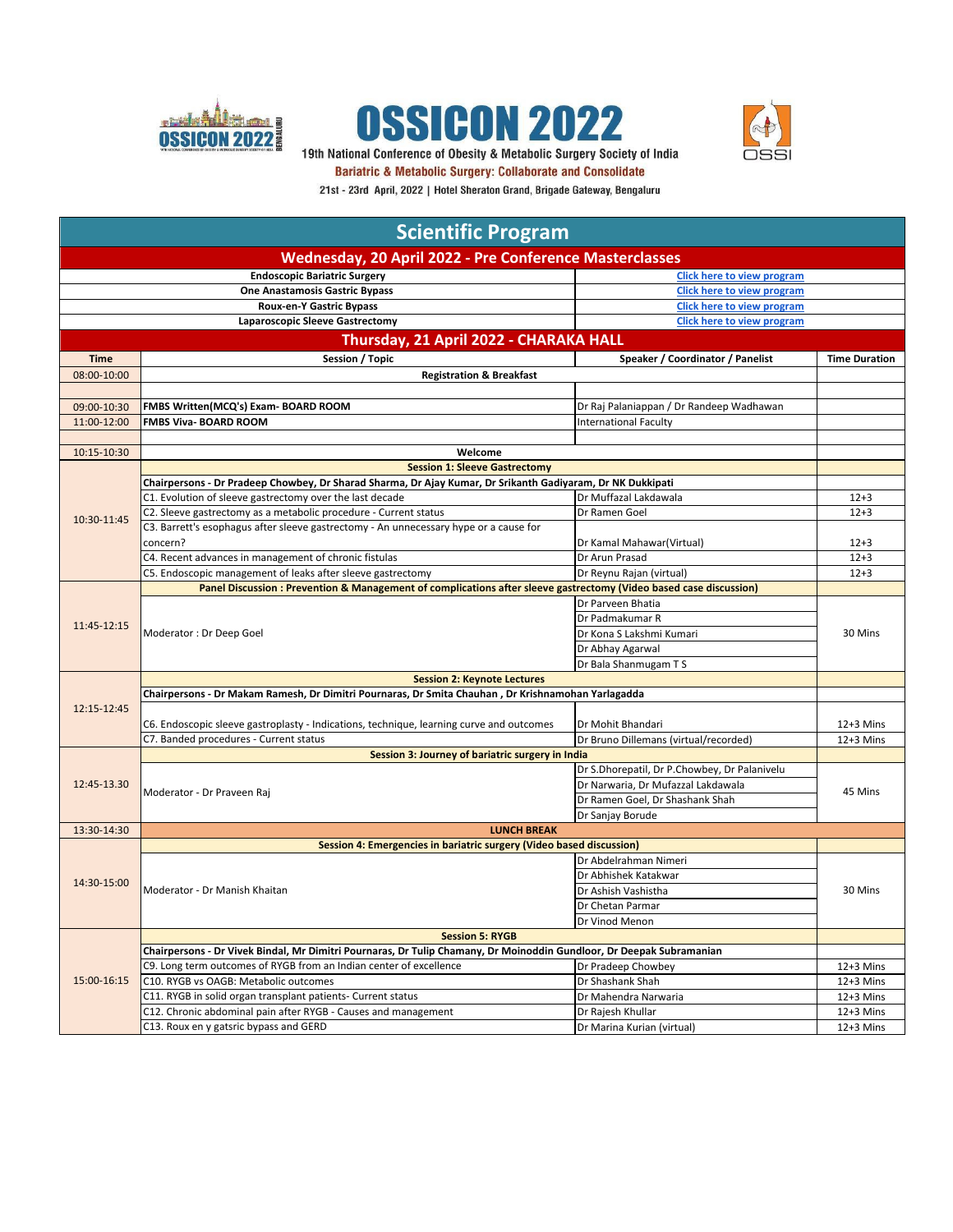|                            | PANEL DISCUSSION: Prevention and management of complications in RYGB (Video based discussion)                   |                                               |                          |  |  |
|----------------------------|-----------------------------------------------------------------------------------------------------------------|-----------------------------------------------|--------------------------|--|--|
| 16:15-16:45                |                                                                                                                 | Dr Sanjay Patolia                             |                          |  |  |
|                            |                                                                                                                 | Dr Jaydeep Palep                              |                          |  |  |
|                            | Moderator - Dr Manish Baijal                                                                                    | Dr Atul Peters                                | 30 Mins                  |  |  |
|                            |                                                                                                                 | Dr Sumit Talwar                               |                          |  |  |
|                            |                                                                                                                 | Mr Dimitri Pournaras                          |                          |  |  |
| 16:45-17:15                | <b>HIGH TEA</b>                                                                                                 |                                               |                          |  |  |
|                            | <b>Session 6: OSSI BOMSS</b>                                                                                    |                                               |                          |  |  |
|                            | Chairpersons - Dr Arun Prasad, Dr Randeep Wadhawan, Dr M G Bhat, Dr Sumeet Shah, Dr H V Shivaram                |                                               |                          |  |  |
|                            | C14. OSSI-BOMSS Collabortion- A new beginning and the way forward                                               | Dr Vinod Menon                                | $12+3$ Mins              |  |  |
| 17:15-18:15                | C15. Byband sleeve RCT - An update!!                                                                            | Mr Dimitri Pournaras                          | $12+3$ Mins              |  |  |
|                            | C16. Should staple line reinforcement be mandatory in Sleeve Gastrectomy?                                       | Dr Chetan Parmar                              | 12+3 Mins                |  |  |
|                            | C17. Multimodal care for Obesity and Type 2 Diabetes Mellitus: Combining bariatric surgery                      |                                               |                          |  |  |
|                            | with medications                                                                                                | Mr Dimitri Pournaras                          | $12+3$ Mins              |  |  |
|                            | <b>Session 7: ETHICON Session 1</b>                                                                             |                                               |                          |  |  |
|                            | Panel discussion- Advancing staple line security, even in challenging tissue conditions                         |                                               |                          |  |  |
| 18.20 - 19.00              |                                                                                                                 | Dr Shashank Shah, Dr Praveen Raj, Dr N K      |                          |  |  |
|                            | Moderator - Dr Vineet Agrawal (JnJ)                                                                             | Dukkipatti, Dr Randeep Wadhawan               | 20 Mins                  |  |  |
|                            | Discussion by International Faculty                                                                             | Dr Kelvin Higa (virtual)                      | 20 Mins                  |  |  |
|                            | <b>INAUGURAL FUNCTION</b>                                                                                       |                                               |                          |  |  |
|                            | Invocation                                                                                                      | Raghuram Manikandan                           |                          |  |  |
|                            | Welcome address                                                                                                 | Dr H V Shivaram - Organizing Chairman         |                          |  |  |
|                            | Lamp Lighting                                                                                                   | <b>All Dignitaries</b>                        |                          |  |  |
|                            |                                                                                                                 | Sri Mansukh Mandaviya- Honourable Health      |                          |  |  |
|                            | Address by Chief Guest                                                                                          | Minister                                      |                          |  |  |
|                            | Citation of OSSI President - Dr Manish Khaitan                                                                  | Dr Praveen Raj - President Elect OSSI         |                          |  |  |
| 19.15-20.45                | <b>OSSI Presidential Oration</b>                                                                                | Dr Manish Khaitan                             |                          |  |  |
|                            | Release of eSouvenir                                                                                            | Dr G Siddesh, ASI President                   |                          |  |  |
|                            | Citation of OSSI International Orator - Dr Abdelrahman Ali Nimeri                                               | Dr Randeep Wadhawan - Secretary OSSI          |                          |  |  |
|                            | OSSI International Oration- "Quality improvement in Bariatric and Metabolic Surgery"                            | Dr Abdelrahman Ali Nimeri                     |                          |  |  |
|                            | Release of JBS journal                                                                                          | Dr Pradeep Chowbey, Dr Ramen Goel             |                          |  |  |
|                            | Felicitation of Orators, BOMSS Dignitaries and ASI President                                                    | <b>Organizing Committee</b>                   |                          |  |  |
|                            | Vote of Thanks                                                                                                  | Dr Sumit Talwar - Organizing Secretary        |                          |  |  |
|                            | <b>National Anthem</b>                                                                                          |                                               |                          |  |  |
| 20.45 Onwards              | <b>FELLOWSHIP AND FACULTY DINNER</b>                                                                            |                                               |                          |  |  |
|                            | Thursday, 21 April 2022 - SUSHRUTHA HALL                                                                        |                                               |                          |  |  |
|                            |                                                                                                                 |                                               |                          |  |  |
| 10.00 to 12.00             | <b>Session 1: Nutrition</b>                                                                                     |                                               |                          |  |  |
|                            | Chairpersons: Dr Sandhya Singh, Ms Edwina Raj, Ms Shalini, Ms Nikita Singh                                      |                                               |                          |  |  |
| 10:00-10:20                | S1. Identification and Management of nutritional deficiencies post bariatric surgery                            | Ms Ritika Samaddar                            |                          |  |  |
| 10:20-10:40                | S2. Pre and post surgery management in special situations<br>S3. Physical rehabilitation post bariatric surgery | Ms Richa Jaiswal                              |                          |  |  |
| 10:40-11:00<br>11:00-11:20 |                                                                                                                 | Mr Malhar Ganla (Virtual)                     |                          |  |  |
|                            | S4. Psychological rehabilitation post bariatric surgery                                                         | Dr Lynne Johnston and Kacey Jackson (Virtual) |                          |  |  |
|                            | Panel discussion- Clinical scenarios commonly presenting to a bariatric center                                  | Dr Madhu Goel, Dr Sarfaraz Baig, Dr Priyanka  |                          |  |  |
| 11:20-12:00                | Moderator: - Dr. Mariam Lakdawala                                                                               | Rohatgi, Ms Harsha Jaithlia, Ms Sreemathy     |                          |  |  |
|                            | Session 2: Hernia in Obesity- Challenges and Right approach? (Panel Discussion)                                 | Venkataraman                                  |                          |  |  |
|                            |                                                                                                                 |                                               |                          |  |  |
|                            |                                                                                                                 | Dr Rajesh Shrivatsava                         |                          |  |  |
| 12:00-12:40                |                                                                                                                 | Dr Sharad Sharma                              | 40 Mins                  |  |  |
|                            | Moderators - Dr Sumeet Shah, Dr NK Dukkipati                                                                    | Dr Deepak Subramanian                         |                          |  |  |
|                            |                                                                                                                 | Dr Saravana Kumar                             |                          |  |  |
|                            | <b>Session 3: Experts Speak</b>                                                                                 | Dr Jayashree Dravid                           |                          |  |  |
|                            | Chairpersons - Dr Digvijay Singh Bedi, Dr Ashish Shah, Dr Amit Bhambri, Dr Abhishek Tiwari                      |                                               |                          |  |  |
| 12:40-13:30                | S5. How to motivate patients for Bariatric Surgery?                                                             | Dr Parveen Bhatia                             | 12+3 MIns                |  |  |
|                            |                                                                                                                 | Dr Mahidher Valeti                            |                          |  |  |
|                            | S6. Is Ethics being compromised in Bariatric Surgery?<br>S7. How to conduct support group meetings?             | Dr Pinal Shah                                 | $12+3$ Mins<br>12+3 Mins |  |  |
| 13:30-14:30                | <b>LUNCH BREAK</b>                                                                                              |                                               |                          |  |  |
|                            | Session 4: Approach to medical management of Obesity (Novo Nordisk)                                             |                                               |                          |  |  |
|                            | Chairpersons - Dr Saurabh Misra, Dr Muralidhar S Kathalagiri, Dr Samir Contractor, Dr Mahesh DM, Dr GM Prasad   |                                               |                          |  |  |
|                            |                                                                                                                 |                                               |                          |  |  |
| 14:30-15:30                |                                                                                                                 |                                               |                          |  |  |
|                            | S8. Biology of energy balance and appetite regulation                                                           | Prof Randy Seeley (Virtual)                   | 15 Mins                  |  |  |
|                            | S9. Role of Pharmacotherapy in patient journey before and after bariatric surgery                               | Dr Vinod Menon                                | 15 Mins                  |  |  |
|                            | S10. Need of multidisciplinary team approach to optimise obesity care<br><b>Discussion</b>                      | Dr Shrihari Dhorepatil                        | 15 Mins<br>15 Mins       |  |  |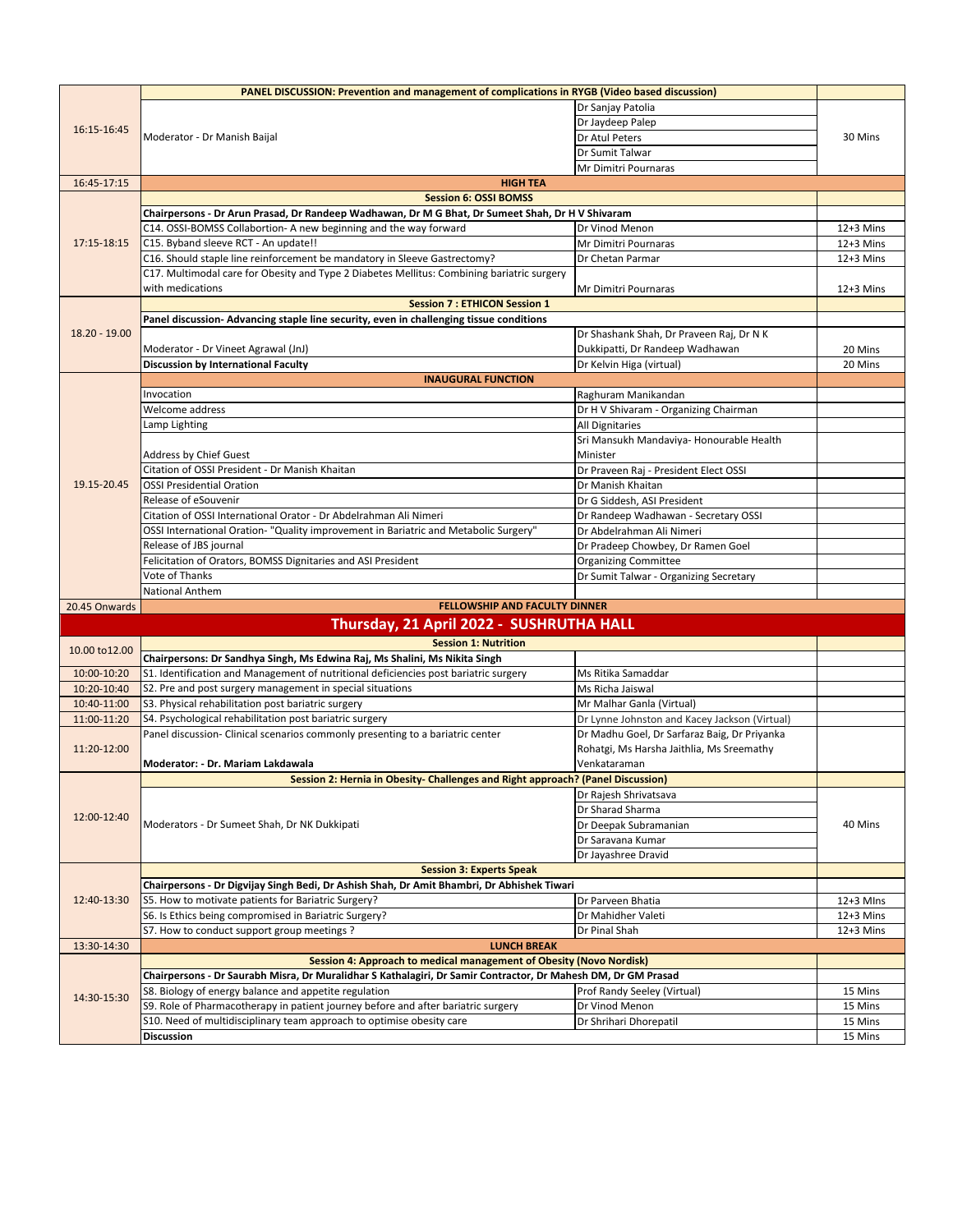|                 | Session 5: Young OSSI- Unusual Complications in Bariatric Surgery (Panel Discussion)                                              |                           |          |
|-----------------|-----------------------------------------------------------------------------------------------------------------------------------|---------------------------|----------|
| 15:30-16:10     |                                                                                                                                   | Dr Surendra Ugale         |          |
|                 |                                                                                                                                   | Dr Anand Patel            |          |
|                 |                                                                                                                                   | Dr Amit Bhambri           |          |
|                 | Moderators - Dr Nidhi Khandelwal, Dr Riddhish Gadani                                                                              | Dr Ayushka Ugale          | 40 Mins  |
|                 |                                                                                                                                   | Dr Rajat Kelkar           |          |
|                 |                                                                                                                                   | Dr Namitha Devaraj        |          |
|                 | Session 6: Panel Discussion- Endoscopic Bariatric Procedures                                                                      |                           |          |
|                 |                                                                                                                                   | Dr Chetan Parmar          |          |
|                 |                                                                                                                                   | Dr Abhishek Katakwar      |          |
| 16:10-16:40     | Moderator - Dr Rakesh Kalapala (AIG)                                                                                              | Dr NK Dukkipati           | 30 Mins  |
|                 |                                                                                                                                   | Dr Aravind Gubbi          |          |
|                 |                                                                                                                                   | Dr Avinash                |          |
| 16:45-17:15     | <b>HIGH TEA</b>                                                                                                                   |                           |          |
|                 | Session 7: Best videos and abstracts Session 01                                                                                   |                           |          |
|                 | Chairpersons: Dr Rekha Jaiswal, Dr Ramraj Nanak, Dr Pankaj Khandelwal, Dr Aditya Baksi, Dr Niranjan Paramashivaiah, Dr Prem Kumar |                           |          |
|                 |                                                                                                                                   |                           |          |
|                 | Pregnancy Outcomes Post-bariatric Surgery: A Single-Centre Retrospective Study from India                                         | Dr Riddhish Gadani        | 6+2 Mins |
|                 | A 5-year cross-sectional study of Nutritional status in Post-Roux-en-Y Gastric Bypass                                             |                           |          |
|                 | operated at a high volume center across Western India                                                                             | Dr Nikita Singh           | 6+2 Mins |
| 17:15-18:15     | A tailored BP limb length in OAGB - Justifiable in younger age group (18-40 years)                                                | Dr GS Jammu               | 6+2 Mins |
|                 | One Anastomosis Gastric Bypass- A 17-year experience                                                                              | Dr Arun Prasad            | 6+2 Mins |
|                 |                                                                                                                                   |                           |          |
|                 | Atypical presentation of intraluminal bleeding following revisional RYGB: A video case report Dr Arun Kumar                       |                           | 6+2 Mins |
|                 | Illusion Of Occlusion At Gastro-jejunal Anastomotic Site During Laparoscopic Roux-En-Y                                            |                           |          |
|                 | Gastric Bypass: A Video Vignette                                                                                                  | Dr Sukhda Monga           | 6+2 Mins |
|                 | Session 8: Best videos and abstracts Session 02                                                                                   |                           |          |
|                 | Chairpersons: Dr Sudhir Kalhan, Dr Ashish Ahuja, Dr Prabhu Nesargikar, Dr Jasmeet Singh Ahluwalia, Dr Sujoy Das, Dr Sunil Kumar   |                           |          |
|                 | Severely obese patient with abdominal wall omento enterocoele- Sleeve gastrectomy with                                            |                           |          |
|                 | extra-peritoneal mesh repair - A limited retrospective study                                                                      | Dr Shashank Gunda         | 6+2 Mins |
|                 | One anastomosis Gastric Bypass versus Roux En Y Gastric Bypass for type 2 diabetes mellitus                                       |                           |          |
|                 | in obese subjects: A Randomized Controlled Trial                                                                                  | Dr Vitish Singla          | 6+2 Mins |
| 18:15-19:15     | Concomitant Hiatal Hernia Repair with Sleeve Gastrectomy: Can Gastroesophageal Reflux be                                          |                           |          |
|                 | alleviated?                                                                                                                       | Dr Arun Kumar             | 6+2 Mins |
|                 |                                                                                                                                   |                           |          |
|                 | Bariatric Surgery as a bridge to Renal Transplantation for a severely obese patient on Dialysis Dr Prashant Salvi                 |                           | 6+2 Mins |
|                 | Laparoscopic management of "Candy Cane Syndrome" : A Video presentation                                                           | Dr Magan Mehrotra         | 6+2 Mins |
|                 | Things To Be Remembered - ALERT!! : A Video presentation                                                                          | Dr Jayanth Leo            | 6+2 Mins |
|                 | Thursday, 21 April 2022 - TRADE and EXHIBITION HALL                                                                               |                           |          |
|                 |                                                                                                                                   |                           |          |
|                 | <b>Session: Digital Poster Presentation 1</b>                                                                                     |                           |          |
|                 | Chairpersons: Dr Dinesh Kumar, Dr Jayan Stephen                                                                                   |                           |          |
|                 |                                                                                                                                   |                           |          |
|                 | Good to excellent Quality of Life in patients suffering from severe obesity post bariatric                                        |                           |          |
|                 | surgery - A single-center retrospective study report using BAROS Questionnaire                                                    | Dr. Pragna Desai          |          |
|                 | Gastrointestinal quality of life in morbidly obese patients undergoing One Anastomosis                                            |                           |          |
|                 | Gastric Bypass (OAGB): Derivation of a "mini GIQLI" score                                                                         | Dr. Vitish Singla         |          |
|                 |                                                                                                                                   |                           |          |
|                 | Assessment of Changes in Body Composition After Bariatric Surgery - 2 year study                                                  | Dr. Sowmiyan Seshadri     |          |
|                 | Reproductive age group with long term outcome after bariatric surgery with the BMI                                                |                           |          |
|                 | between 35-40kg/m2<br>Laparoscopic Duodeno-Jejunal Bypass With Sleeve Gastrectomy (LDJB-S) Converted to Roux-                     | Ms Harsha Jaithlia        |          |
|                 |                                                                                                                                   |                           |          |
|                 | en-Y Gastric Bypass, for Anastomotic Leak: With Satisfactory Outcome                                                              | Dr. Manoj Jain            |          |
|                 | Evaluation Of Outcome Following Mini Gastric Bypass Surgery For Morbid Obesity                                                    | Dr. Harprabhjot Kaur      |          |
| $11:00 - 12:00$ | To study the change in quality of life and metabolic parameters in morbidly obese patients                                        |                           |          |
|                 | undergoing Bariatric Surgery                                                                                                      | Dr. Ashish Ahuja          |          |
|                 | Concomitant bariatric surgery and mesh hernia repair surgery- Way forward                                                         | Dr. Ashish Vashistha      |          |
|                 | Comparing the Efficacy and Safety of Roux-en-Y Gastric Bypass with One-Anastomosis                                                |                           |          |
|                 | Gastric Bypass with a Biliopancreatic Limb of 200 or 160 cm: 5-Year Results of the                                                |                           |          |
|                 | Indraprastha Apollo Hospital                                                                                                      | Dr. Abhishek Tiwari       |          |
|                 |                                                                                                                                   |                           |          |
|                 | Bariatric Surgery in CLD - a case report                                                                                          | Dr. Prashant Salvi        |          |
|                 | Rare Neoplasm Encountered in a Rare Situation                                                                                     | Dr. Viswanath Tadikamalla |          |
|                 | Complete Gastrojejunal Anastomotic Dehiscence following Laparoscopic RYGB : Redo                                                  |                           |          |
|                 | Gastrogastrostomy                                                                                                                 | Dr. Saravana Kumar. S     |          |
|                 | Effect of sleeve gastrectomy and Roux-en-Y gastric bypass on lipid profile in Indian obese: A                                     |                           |          |
|                 | prospective single center comparative study                                                                                       | Dr. Shivanshu Misra       |          |
|                 | Semaglutide 2.4 mg vs Liraglutide 3.0 mg for Weight Management in Overweight or Obesity                                           |                           |          |
|                 | (STEP 8)                                                                                                                          | Dr. Athira Muralidas      |          |
|                 |                                                                                                                                   |                           |          |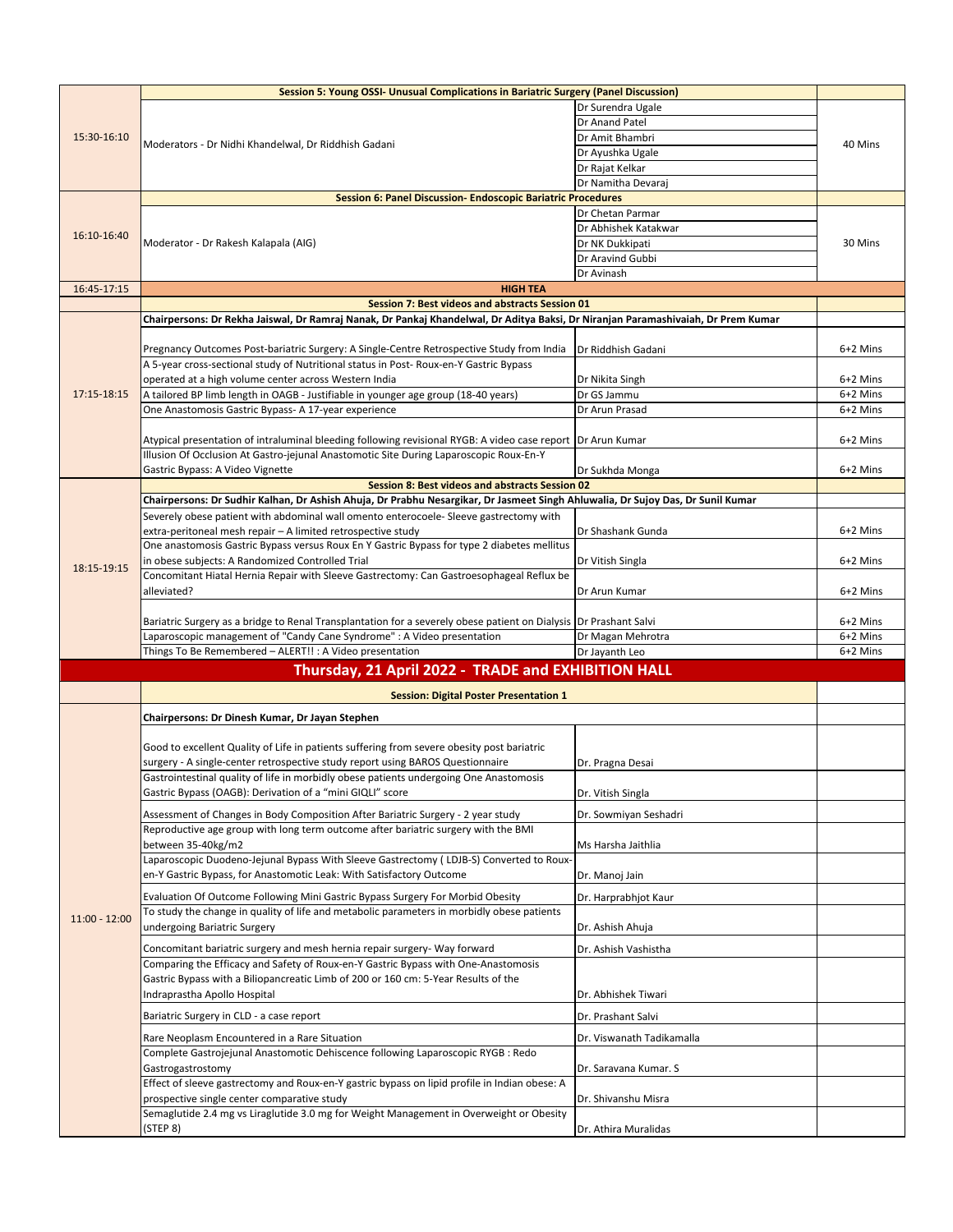| <b>OBESITY WALKATHON</b><br>$6:30-7:30$<br><b>Breakfast</b><br>8:00-9:00<br><b>Session 1: OAGB</b><br>Chairpersons - Dr Abhay Agarwal, Dr Pankaj Khandelwal, Dr Jayashree Dravid, Dr Kedar Patil, Dr Vikram Lotwala<br>C1. Why and when to do OAGB?<br>Dr Raj Palaniappan<br>$12+3$ Mins<br>$9:00-10:15$<br>C2. Limb length in OAGB- What is adequate?<br>Dr Mayank Jain<br>$12+3$ Mins<br>C3. Ulcers and bile reflux- Tips and tricks for prevention<br>Dr Kuldeep Singh Kular<br>$12+3$ Mins<br>C4. Excess weight loss and Malnutrition- How to manage?<br>Dr Sarfaraz Baig<br>$12+3$ Mins<br><b>PANEL DISCUSSION: Prevention and Management of Complications in OAGB (Video based discussion)</b><br>Dr G S Jammu<br>Dr Mohammed Ismail<br>10:15-10:45<br>Dr Mahidhar Valeti<br>30 Mins<br>Moderator - Dr Chetan Parmar<br>Dr Atul Peters<br>Dr Digvijay Singh Bedi<br><b>Session 2: TOP PUBLICATIONS FROM INDIA</b><br>Chairpersons - Dr Aparna Govil Bhaskar, Dr Surendra Ugale, Dr Ashish Ahuja, Dr John Thanakumar, Dr Sathish Pattanshetti<br>Safety and Efficacy of Bariatric Surgery in patients with Advanced liver fibrosis<br>Dr Vitish Singla<br>$12 + 3$<br>Undiagnosed Hyperglycemia is a Potential Long-term Risk in Metabolic Surgery Patients: 7<br>10:45-11:45<br>years Follow-up Study<br>Dr Amrit Nasta<br>$12 + 3$<br>Impact of Bariatric Surgery on Female Reproductive Health and Maternal Outcomes<br>Dr Christina Joice<br>$12 + 3$<br>LSG vs OAGB - 5 year follow-up data and comparative outcome of the two procedures over<br>long term: results of a randomised control trial<br>Dr Mayank Jain<br>$12 + 3$<br><b>PANEL DISCUSSION: MEDTRONIC</b><br>'Topic - Achieving Superior Surgical Outcomes in different bariatric procedures with<br>Dr G S Jammu<br>11:45-12:15<br>advanced stapling<br>Dr. Sanjay Borude<br>30 Mins<br>Dr. Amar V<br>Dr. Ravikanth Kongara<br>Moderator - Dr. Mohit Bhandari"<br><b>Session 3: Young OSSI</b><br>Chairpersons - Dr Shrihari Dhorepatil, Dr Mahendra Narwaria, Dr Shashank Shah, Mr Dimitri Pournaras, Dr Jasmeet Singh Ahluwalia,<br>Dr R Ravi kanth<br>C6. Importance of Ergonomics in Bariatric surgery<br>Dr Shivanshu Misra<br>$12+3$ Mins<br>12:30-13:30<br>C7. Endoscopic procedures, long-term results, and their feasibility in BMI more than 40<br>Dr Mahak Bhandari<br>$12+3$ Mins<br>C8. How to evaluate CT scan in post-operative patients with suspicion of leaks in Bariatric<br>surgery<br>Dr Pallawi Priya<br>$12+3$ Mins<br>C9. Bariatric surgery in low BMI diabetics- how justified is it and in what condition should it<br>be done<br>$12+3$ Mins<br>Dr Amrit Nasta<br>13:30-14:30<br><b>LUNCH BREAK</b><br><b>Session 4: OSSI CONSENSUS</b><br>Chairpersons - Dr Ramen Goel, Dr Arun Prasad, Dr Nandakishore Dukkipati, Dr Deep Goel<br>C10. Sleeve Consensus<br>Dr Aparna Govil Bhaskar<br>$10 + 5$<br>14:30-15:45<br>C11. RYGB Consensus<br>Dr Vivek Bindal<br>$10 + 5$<br>C12. OAGB Consensus<br>Dr Kuldeepak Singh Kular<br>$10 + 5$<br>C13. Pre & Post Operative Management Prorocol<br>Dr Sumeet Shah<br>$10 + 5$<br>C14. Nutrition<br>$10 + 5$<br>Dr Sarfaraz Baig<br><b>Session 5: Panel Discussion-Childhood and Adoloscent Obesity</b><br>Dr Abhay Agarwal<br>Dr Saravana Kumar<br>15:45-16:15<br>Dr Sanjay Borude<br>30 Mins<br>Moderators - Dr Manish Motwani, Dr Sukhvinder Singh Saggu<br>Mr Dimitri Pournaras<br>Dr Sudhir Kalhan<br>Session 6: Bariatric Insurance - What next?<br>Dr Manish Khaitan<br>$16.15 - 16.45$<br>Dr Randeep Wadhawan<br>30 Mins<br>Moderators - Dr H V Shivaram, Dr Surendra Ugale<br>Dr Praveen Raj<br>Ashish Kohli (Ethicon)<br><b>Session 7: Key Note Address</b><br>16:45-17:00<br>Chairpersons - Dr Manish Khaitan, Dr Parveen Bhatia, Dr Pawanindra Lal<br>Variations of RYGB & it's effects on RYGB outcomes<br>Dr Abdelrahman Nimeri<br>15 Mins<br>17:00-17:15<br><b>HIGH TEA</b><br><b>Session 8: ETHICON Session 2</b><br>Dr Mahendra Narwaria<br>Dr Manish Khaitan<br>Panel Discussion: Evolution of Professional Education in bariatric surgery during and post<br>17:15-17:45<br>20 Mins<br>pandemic<br>Dr Mohit Bhandari<br>Moderator - Dr Vineet Agrawal (JnJ)<br>Dr Aparna Govil Bhaskar<br>Talk by CEO of AIS<br>Mr Rod Menchaca<br>10 Mins<br>19.00-20:15<br><b>GENERAL BODY MEETING</b><br>20:30 onwards<br><b>BANQUET (Dress code: Indian Ethnic)</b> | Friday, 22 April 2022 - CHARAKA HALL |  |  |  |
|--------------------------------------------------------------------------------------------------------------------------------------------------------------------------------------------------------------------------------------------------------------------------------------------------------------------------------------------------------------------------------------------------------------------------------------------------------------------------------------------------------------------------------------------------------------------------------------------------------------------------------------------------------------------------------------------------------------------------------------------------------------------------------------------------------------------------------------------------------------------------------------------------------------------------------------------------------------------------------------------------------------------------------------------------------------------------------------------------------------------------------------------------------------------------------------------------------------------------------------------------------------------------------------------------------------------------------------------------------------------------------------------------------------------------------------------------------------------------------------------------------------------------------------------------------------------------------------------------------------------------------------------------------------------------------------------------------------------------------------------------------------------------------------------------------------------------------------------------------------------------------------------------------------------------------------------------------------------------------------------------------------------------------------------------------------------------------------------------------------------------------------------------------------------------------------------------------------------------------------------------------------------------------------------------------------------------------------------------------------------------------------------------------------------------------------------------------------------------------------------------------------------------------------------------------------------------------------------------------------------------------------------------------------------------------------------------------------------------------------------------------------------------------------------------------------------------------------------------------------------------------------------------------------------------------------------------------------------------------------------------------------------------------------------------------------------------------------------------------------------------------------------------------------------------------------------------------------------------------------------------------------------------------------------------------------------------------------------------------------------------------------------------------------------------------------------------------------------------------------------------------------------------------------------------------------------------------------------------------------------------------------------------------------------------------------------------------------------------------------------------------------------------------------------------------------------------------------------------------------------------------------------------------------------------------------------------------------------------------------------------------------------------------------------------------------------------------------------------------------------------------------------------------------------------------------------------------------------------------------------------------------------------------------------------------------------------------------------------------------------------------------------------------------------|--------------------------------------|--|--|--|
|                                                                                                                                                                                                                                                                                                                                                                                                                                                                                                                                                                                                                                                                                                                                                                                                                                                                                                                                                                                                                                                                                                                                                                                                                                                                                                                                                                                                                                                                                                                                                                                                                                                                                                                                                                                                                                                                                                                                                                                                                                                                                                                                                                                                                                                                                                                                                                                                                                                                                                                                                                                                                                                                                                                                                                                                                                                                                                                                                                                                                                                                                                                                                                                                                                                                                                                                                                                                                                                                                                                                                                                                                                                                                                                                                                                                                                                                                                                                                                                                                                                                                                                                                                                                                                                                                                                                                                                                                    |                                      |  |  |  |
|                                                                                                                                                                                                                                                                                                                                                                                                                                                                                                                                                                                                                                                                                                                                                                                                                                                                                                                                                                                                                                                                                                                                                                                                                                                                                                                                                                                                                                                                                                                                                                                                                                                                                                                                                                                                                                                                                                                                                                                                                                                                                                                                                                                                                                                                                                                                                                                                                                                                                                                                                                                                                                                                                                                                                                                                                                                                                                                                                                                                                                                                                                                                                                                                                                                                                                                                                                                                                                                                                                                                                                                                                                                                                                                                                                                                                                                                                                                                                                                                                                                                                                                                                                                                                                                                                                                                                                                                                    |                                      |  |  |  |
|                                                                                                                                                                                                                                                                                                                                                                                                                                                                                                                                                                                                                                                                                                                                                                                                                                                                                                                                                                                                                                                                                                                                                                                                                                                                                                                                                                                                                                                                                                                                                                                                                                                                                                                                                                                                                                                                                                                                                                                                                                                                                                                                                                                                                                                                                                                                                                                                                                                                                                                                                                                                                                                                                                                                                                                                                                                                                                                                                                                                                                                                                                                                                                                                                                                                                                                                                                                                                                                                                                                                                                                                                                                                                                                                                                                                                                                                                                                                                                                                                                                                                                                                                                                                                                                                                                                                                                                                                    |                                      |  |  |  |
|                                                                                                                                                                                                                                                                                                                                                                                                                                                                                                                                                                                                                                                                                                                                                                                                                                                                                                                                                                                                                                                                                                                                                                                                                                                                                                                                                                                                                                                                                                                                                                                                                                                                                                                                                                                                                                                                                                                                                                                                                                                                                                                                                                                                                                                                                                                                                                                                                                                                                                                                                                                                                                                                                                                                                                                                                                                                                                                                                                                                                                                                                                                                                                                                                                                                                                                                                                                                                                                                                                                                                                                                                                                                                                                                                                                                                                                                                                                                                                                                                                                                                                                                                                                                                                                                                                                                                                                                                    |                                      |  |  |  |
|                                                                                                                                                                                                                                                                                                                                                                                                                                                                                                                                                                                                                                                                                                                                                                                                                                                                                                                                                                                                                                                                                                                                                                                                                                                                                                                                                                                                                                                                                                                                                                                                                                                                                                                                                                                                                                                                                                                                                                                                                                                                                                                                                                                                                                                                                                                                                                                                                                                                                                                                                                                                                                                                                                                                                                                                                                                                                                                                                                                                                                                                                                                                                                                                                                                                                                                                                                                                                                                                                                                                                                                                                                                                                                                                                                                                                                                                                                                                                                                                                                                                                                                                                                                                                                                                                                                                                                                                                    |                                      |  |  |  |
|                                                                                                                                                                                                                                                                                                                                                                                                                                                                                                                                                                                                                                                                                                                                                                                                                                                                                                                                                                                                                                                                                                                                                                                                                                                                                                                                                                                                                                                                                                                                                                                                                                                                                                                                                                                                                                                                                                                                                                                                                                                                                                                                                                                                                                                                                                                                                                                                                                                                                                                                                                                                                                                                                                                                                                                                                                                                                                                                                                                                                                                                                                                                                                                                                                                                                                                                                                                                                                                                                                                                                                                                                                                                                                                                                                                                                                                                                                                                                                                                                                                                                                                                                                                                                                                                                                                                                                                                                    |                                      |  |  |  |
|                                                                                                                                                                                                                                                                                                                                                                                                                                                                                                                                                                                                                                                                                                                                                                                                                                                                                                                                                                                                                                                                                                                                                                                                                                                                                                                                                                                                                                                                                                                                                                                                                                                                                                                                                                                                                                                                                                                                                                                                                                                                                                                                                                                                                                                                                                                                                                                                                                                                                                                                                                                                                                                                                                                                                                                                                                                                                                                                                                                                                                                                                                                                                                                                                                                                                                                                                                                                                                                                                                                                                                                                                                                                                                                                                                                                                                                                                                                                                                                                                                                                                                                                                                                                                                                                                                                                                                                                                    |                                      |  |  |  |
|                                                                                                                                                                                                                                                                                                                                                                                                                                                                                                                                                                                                                                                                                                                                                                                                                                                                                                                                                                                                                                                                                                                                                                                                                                                                                                                                                                                                                                                                                                                                                                                                                                                                                                                                                                                                                                                                                                                                                                                                                                                                                                                                                                                                                                                                                                                                                                                                                                                                                                                                                                                                                                                                                                                                                                                                                                                                                                                                                                                                                                                                                                                                                                                                                                                                                                                                                                                                                                                                                                                                                                                                                                                                                                                                                                                                                                                                                                                                                                                                                                                                                                                                                                                                                                                                                                                                                                                                                    |                                      |  |  |  |
|                                                                                                                                                                                                                                                                                                                                                                                                                                                                                                                                                                                                                                                                                                                                                                                                                                                                                                                                                                                                                                                                                                                                                                                                                                                                                                                                                                                                                                                                                                                                                                                                                                                                                                                                                                                                                                                                                                                                                                                                                                                                                                                                                                                                                                                                                                                                                                                                                                                                                                                                                                                                                                                                                                                                                                                                                                                                                                                                                                                                                                                                                                                                                                                                                                                                                                                                                                                                                                                                                                                                                                                                                                                                                                                                                                                                                                                                                                                                                                                                                                                                                                                                                                                                                                                                                                                                                                                                                    |                                      |  |  |  |
|                                                                                                                                                                                                                                                                                                                                                                                                                                                                                                                                                                                                                                                                                                                                                                                                                                                                                                                                                                                                                                                                                                                                                                                                                                                                                                                                                                                                                                                                                                                                                                                                                                                                                                                                                                                                                                                                                                                                                                                                                                                                                                                                                                                                                                                                                                                                                                                                                                                                                                                                                                                                                                                                                                                                                                                                                                                                                                                                                                                                                                                                                                                                                                                                                                                                                                                                                                                                                                                                                                                                                                                                                                                                                                                                                                                                                                                                                                                                                                                                                                                                                                                                                                                                                                                                                                                                                                                                                    |                                      |  |  |  |
|                                                                                                                                                                                                                                                                                                                                                                                                                                                                                                                                                                                                                                                                                                                                                                                                                                                                                                                                                                                                                                                                                                                                                                                                                                                                                                                                                                                                                                                                                                                                                                                                                                                                                                                                                                                                                                                                                                                                                                                                                                                                                                                                                                                                                                                                                                                                                                                                                                                                                                                                                                                                                                                                                                                                                                                                                                                                                                                                                                                                                                                                                                                                                                                                                                                                                                                                                                                                                                                                                                                                                                                                                                                                                                                                                                                                                                                                                                                                                                                                                                                                                                                                                                                                                                                                                                                                                                                                                    |                                      |  |  |  |
|                                                                                                                                                                                                                                                                                                                                                                                                                                                                                                                                                                                                                                                                                                                                                                                                                                                                                                                                                                                                                                                                                                                                                                                                                                                                                                                                                                                                                                                                                                                                                                                                                                                                                                                                                                                                                                                                                                                                                                                                                                                                                                                                                                                                                                                                                                                                                                                                                                                                                                                                                                                                                                                                                                                                                                                                                                                                                                                                                                                                                                                                                                                                                                                                                                                                                                                                                                                                                                                                                                                                                                                                                                                                                                                                                                                                                                                                                                                                                                                                                                                                                                                                                                                                                                                                                                                                                                                                                    |                                      |  |  |  |
|                                                                                                                                                                                                                                                                                                                                                                                                                                                                                                                                                                                                                                                                                                                                                                                                                                                                                                                                                                                                                                                                                                                                                                                                                                                                                                                                                                                                                                                                                                                                                                                                                                                                                                                                                                                                                                                                                                                                                                                                                                                                                                                                                                                                                                                                                                                                                                                                                                                                                                                                                                                                                                                                                                                                                                                                                                                                                                                                                                                                                                                                                                                                                                                                                                                                                                                                                                                                                                                                                                                                                                                                                                                                                                                                                                                                                                                                                                                                                                                                                                                                                                                                                                                                                                                                                                                                                                                                                    |                                      |  |  |  |
|                                                                                                                                                                                                                                                                                                                                                                                                                                                                                                                                                                                                                                                                                                                                                                                                                                                                                                                                                                                                                                                                                                                                                                                                                                                                                                                                                                                                                                                                                                                                                                                                                                                                                                                                                                                                                                                                                                                                                                                                                                                                                                                                                                                                                                                                                                                                                                                                                                                                                                                                                                                                                                                                                                                                                                                                                                                                                                                                                                                                                                                                                                                                                                                                                                                                                                                                                                                                                                                                                                                                                                                                                                                                                                                                                                                                                                                                                                                                                                                                                                                                                                                                                                                                                                                                                                                                                                                                                    |                                      |  |  |  |
|                                                                                                                                                                                                                                                                                                                                                                                                                                                                                                                                                                                                                                                                                                                                                                                                                                                                                                                                                                                                                                                                                                                                                                                                                                                                                                                                                                                                                                                                                                                                                                                                                                                                                                                                                                                                                                                                                                                                                                                                                                                                                                                                                                                                                                                                                                                                                                                                                                                                                                                                                                                                                                                                                                                                                                                                                                                                                                                                                                                                                                                                                                                                                                                                                                                                                                                                                                                                                                                                                                                                                                                                                                                                                                                                                                                                                                                                                                                                                                                                                                                                                                                                                                                                                                                                                                                                                                                                                    |                                      |  |  |  |
|                                                                                                                                                                                                                                                                                                                                                                                                                                                                                                                                                                                                                                                                                                                                                                                                                                                                                                                                                                                                                                                                                                                                                                                                                                                                                                                                                                                                                                                                                                                                                                                                                                                                                                                                                                                                                                                                                                                                                                                                                                                                                                                                                                                                                                                                                                                                                                                                                                                                                                                                                                                                                                                                                                                                                                                                                                                                                                                                                                                                                                                                                                                                                                                                                                                                                                                                                                                                                                                                                                                                                                                                                                                                                                                                                                                                                                                                                                                                                                                                                                                                                                                                                                                                                                                                                                                                                                                                                    |                                      |  |  |  |
|                                                                                                                                                                                                                                                                                                                                                                                                                                                                                                                                                                                                                                                                                                                                                                                                                                                                                                                                                                                                                                                                                                                                                                                                                                                                                                                                                                                                                                                                                                                                                                                                                                                                                                                                                                                                                                                                                                                                                                                                                                                                                                                                                                                                                                                                                                                                                                                                                                                                                                                                                                                                                                                                                                                                                                                                                                                                                                                                                                                                                                                                                                                                                                                                                                                                                                                                                                                                                                                                                                                                                                                                                                                                                                                                                                                                                                                                                                                                                                                                                                                                                                                                                                                                                                                                                                                                                                                                                    |                                      |  |  |  |
|                                                                                                                                                                                                                                                                                                                                                                                                                                                                                                                                                                                                                                                                                                                                                                                                                                                                                                                                                                                                                                                                                                                                                                                                                                                                                                                                                                                                                                                                                                                                                                                                                                                                                                                                                                                                                                                                                                                                                                                                                                                                                                                                                                                                                                                                                                                                                                                                                                                                                                                                                                                                                                                                                                                                                                                                                                                                                                                                                                                                                                                                                                                                                                                                                                                                                                                                                                                                                                                                                                                                                                                                                                                                                                                                                                                                                                                                                                                                                                                                                                                                                                                                                                                                                                                                                                                                                                                                                    |                                      |  |  |  |
|                                                                                                                                                                                                                                                                                                                                                                                                                                                                                                                                                                                                                                                                                                                                                                                                                                                                                                                                                                                                                                                                                                                                                                                                                                                                                                                                                                                                                                                                                                                                                                                                                                                                                                                                                                                                                                                                                                                                                                                                                                                                                                                                                                                                                                                                                                                                                                                                                                                                                                                                                                                                                                                                                                                                                                                                                                                                                                                                                                                                                                                                                                                                                                                                                                                                                                                                                                                                                                                                                                                                                                                                                                                                                                                                                                                                                                                                                                                                                                                                                                                                                                                                                                                                                                                                                                                                                                                                                    |                                      |  |  |  |
|                                                                                                                                                                                                                                                                                                                                                                                                                                                                                                                                                                                                                                                                                                                                                                                                                                                                                                                                                                                                                                                                                                                                                                                                                                                                                                                                                                                                                                                                                                                                                                                                                                                                                                                                                                                                                                                                                                                                                                                                                                                                                                                                                                                                                                                                                                                                                                                                                                                                                                                                                                                                                                                                                                                                                                                                                                                                                                                                                                                                                                                                                                                                                                                                                                                                                                                                                                                                                                                                                                                                                                                                                                                                                                                                                                                                                                                                                                                                                                                                                                                                                                                                                                                                                                                                                                                                                                                                                    |                                      |  |  |  |
|                                                                                                                                                                                                                                                                                                                                                                                                                                                                                                                                                                                                                                                                                                                                                                                                                                                                                                                                                                                                                                                                                                                                                                                                                                                                                                                                                                                                                                                                                                                                                                                                                                                                                                                                                                                                                                                                                                                                                                                                                                                                                                                                                                                                                                                                                                                                                                                                                                                                                                                                                                                                                                                                                                                                                                                                                                                                                                                                                                                                                                                                                                                                                                                                                                                                                                                                                                                                                                                                                                                                                                                                                                                                                                                                                                                                                                                                                                                                                                                                                                                                                                                                                                                                                                                                                                                                                                                                                    |                                      |  |  |  |
|                                                                                                                                                                                                                                                                                                                                                                                                                                                                                                                                                                                                                                                                                                                                                                                                                                                                                                                                                                                                                                                                                                                                                                                                                                                                                                                                                                                                                                                                                                                                                                                                                                                                                                                                                                                                                                                                                                                                                                                                                                                                                                                                                                                                                                                                                                                                                                                                                                                                                                                                                                                                                                                                                                                                                                                                                                                                                                                                                                                                                                                                                                                                                                                                                                                                                                                                                                                                                                                                                                                                                                                                                                                                                                                                                                                                                                                                                                                                                                                                                                                                                                                                                                                                                                                                                                                                                                                                                    |                                      |  |  |  |
|                                                                                                                                                                                                                                                                                                                                                                                                                                                                                                                                                                                                                                                                                                                                                                                                                                                                                                                                                                                                                                                                                                                                                                                                                                                                                                                                                                                                                                                                                                                                                                                                                                                                                                                                                                                                                                                                                                                                                                                                                                                                                                                                                                                                                                                                                                                                                                                                                                                                                                                                                                                                                                                                                                                                                                                                                                                                                                                                                                                                                                                                                                                                                                                                                                                                                                                                                                                                                                                                                                                                                                                                                                                                                                                                                                                                                                                                                                                                                                                                                                                                                                                                                                                                                                                                                                                                                                                                                    |                                      |  |  |  |
|                                                                                                                                                                                                                                                                                                                                                                                                                                                                                                                                                                                                                                                                                                                                                                                                                                                                                                                                                                                                                                                                                                                                                                                                                                                                                                                                                                                                                                                                                                                                                                                                                                                                                                                                                                                                                                                                                                                                                                                                                                                                                                                                                                                                                                                                                                                                                                                                                                                                                                                                                                                                                                                                                                                                                                                                                                                                                                                                                                                                                                                                                                                                                                                                                                                                                                                                                                                                                                                                                                                                                                                                                                                                                                                                                                                                                                                                                                                                                                                                                                                                                                                                                                                                                                                                                                                                                                                                                    |                                      |  |  |  |
|                                                                                                                                                                                                                                                                                                                                                                                                                                                                                                                                                                                                                                                                                                                                                                                                                                                                                                                                                                                                                                                                                                                                                                                                                                                                                                                                                                                                                                                                                                                                                                                                                                                                                                                                                                                                                                                                                                                                                                                                                                                                                                                                                                                                                                                                                                                                                                                                                                                                                                                                                                                                                                                                                                                                                                                                                                                                                                                                                                                                                                                                                                                                                                                                                                                                                                                                                                                                                                                                                                                                                                                                                                                                                                                                                                                                                                                                                                                                                                                                                                                                                                                                                                                                                                                                                                                                                                                                                    |                                      |  |  |  |
|                                                                                                                                                                                                                                                                                                                                                                                                                                                                                                                                                                                                                                                                                                                                                                                                                                                                                                                                                                                                                                                                                                                                                                                                                                                                                                                                                                                                                                                                                                                                                                                                                                                                                                                                                                                                                                                                                                                                                                                                                                                                                                                                                                                                                                                                                                                                                                                                                                                                                                                                                                                                                                                                                                                                                                                                                                                                                                                                                                                                                                                                                                                                                                                                                                                                                                                                                                                                                                                                                                                                                                                                                                                                                                                                                                                                                                                                                                                                                                                                                                                                                                                                                                                                                                                                                                                                                                                                                    |                                      |  |  |  |
|                                                                                                                                                                                                                                                                                                                                                                                                                                                                                                                                                                                                                                                                                                                                                                                                                                                                                                                                                                                                                                                                                                                                                                                                                                                                                                                                                                                                                                                                                                                                                                                                                                                                                                                                                                                                                                                                                                                                                                                                                                                                                                                                                                                                                                                                                                                                                                                                                                                                                                                                                                                                                                                                                                                                                                                                                                                                                                                                                                                                                                                                                                                                                                                                                                                                                                                                                                                                                                                                                                                                                                                                                                                                                                                                                                                                                                                                                                                                                                                                                                                                                                                                                                                                                                                                                                                                                                                                                    |                                      |  |  |  |
|                                                                                                                                                                                                                                                                                                                                                                                                                                                                                                                                                                                                                                                                                                                                                                                                                                                                                                                                                                                                                                                                                                                                                                                                                                                                                                                                                                                                                                                                                                                                                                                                                                                                                                                                                                                                                                                                                                                                                                                                                                                                                                                                                                                                                                                                                                                                                                                                                                                                                                                                                                                                                                                                                                                                                                                                                                                                                                                                                                                                                                                                                                                                                                                                                                                                                                                                                                                                                                                                                                                                                                                                                                                                                                                                                                                                                                                                                                                                                                                                                                                                                                                                                                                                                                                                                                                                                                                                                    |                                      |  |  |  |
|                                                                                                                                                                                                                                                                                                                                                                                                                                                                                                                                                                                                                                                                                                                                                                                                                                                                                                                                                                                                                                                                                                                                                                                                                                                                                                                                                                                                                                                                                                                                                                                                                                                                                                                                                                                                                                                                                                                                                                                                                                                                                                                                                                                                                                                                                                                                                                                                                                                                                                                                                                                                                                                                                                                                                                                                                                                                                                                                                                                                                                                                                                                                                                                                                                                                                                                                                                                                                                                                                                                                                                                                                                                                                                                                                                                                                                                                                                                                                                                                                                                                                                                                                                                                                                                                                                                                                                                                                    |                                      |  |  |  |
|                                                                                                                                                                                                                                                                                                                                                                                                                                                                                                                                                                                                                                                                                                                                                                                                                                                                                                                                                                                                                                                                                                                                                                                                                                                                                                                                                                                                                                                                                                                                                                                                                                                                                                                                                                                                                                                                                                                                                                                                                                                                                                                                                                                                                                                                                                                                                                                                                                                                                                                                                                                                                                                                                                                                                                                                                                                                                                                                                                                                                                                                                                                                                                                                                                                                                                                                                                                                                                                                                                                                                                                                                                                                                                                                                                                                                                                                                                                                                                                                                                                                                                                                                                                                                                                                                                                                                                                                                    |                                      |  |  |  |
|                                                                                                                                                                                                                                                                                                                                                                                                                                                                                                                                                                                                                                                                                                                                                                                                                                                                                                                                                                                                                                                                                                                                                                                                                                                                                                                                                                                                                                                                                                                                                                                                                                                                                                                                                                                                                                                                                                                                                                                                                                                                                                                                                                                                                                                                                                                                                                                                                                                                                                                                                                                                                                                                                                                                                                                                                                                                                                                                                                                                                                                                                                                                                                                                                                                                                                                                                                                                                                                                                                                                                                                                                                                                                                                                                                                                                                                                                                                                                                                                                                                                                                                                                                                                                                                                                                                                                                                                                    |                                      |  |  |  |
|                                                                                                                                                                                                                                                                                                                                                                                                                                                                                                                                                                                                                                                                                                                                                                                                                                                                                                                                                                                                                                                                                                                                                                                                                                                                                                                                                                                                                                                                                                                                                                                                                                                                                                                                                                                                                                                                                                                                                                                                                                                                                                                                                                                                                                                                                                                                                                                                                                                                                                                                                                                                                                                                                                                                                                                                                                                                                                                                                                                                                                                                                                                                                                                                                                                                                                                                                                                                                                                                                                                                                                                                                                                                                                                                                                                                                                                                                                                                                                                                                                                                                                                                                                                                                                                                                                                                                                                                                    |                                      |  |  |  |
|                                                                                                                                                                                                                                                                                                                                                                                                                                                                                                                                                                                                                                                                                                                                                                                                                                                                                                                                                                                                                                                                                                                                                                                                                                                                                                                                                                                                                                                                                                                                                                                                                                                                                                                                                                                                                                                                                                                                                                                                                                                                                                                                                                                                                                                                                                                                                                                                                                                                                                                                                                                                                                                                                                                                                                                                                                                                                                                                                                                                                                                                                                                                                                                                                                                                                                                                                                                                                                                                                                                                                                                                                                                                                                                                                                                                                                                                                                                                                                                                                                                                                                                                                                                                                                                                                                                                                                                                                    |                                      |  |  |  |
|                                                                                                                                                                                                                                                                                                                                                                                                                                                                                                                                                                                                                                                                                                                                                                                                                                                                                                                                                                                                                                                                                                                                                                                                                                                                                                                                                                                                                                                                                                                                                                                                                                                                                                                                                                                                                                                                                                                                                                                                                                                                                                                                                                                                                                                                                                                                                                                                                                                                                                                                                                                                                                                                                                                                                                                                                                                                                                                                                                                                                                                                                                                                                                                                                                                                                                                                                                                                                                                                                                                                                                                                                                                                                                                                                                                                                                                                                                                                                                                                                                                                                                                                                                                                                                                                                                                                                                                                                    |                                      |  |  |  |
|                                                                                                                                                                                                                                                                                                                                                                                                                                                                                                                                                                                                                                                                                                                                                                                                                                                                                                                                                                                                                                                                                                                                                                                                                                                                                                                                                                                                                                                                                                                                                                                                                                                                                                                                                                                                                                                                                                                                                                                                                                                                                                                                                                                                                                                                                                                                                                                                                                                                                                                                                                                                                                                                                                                                                                                                                                                                                                                                                                                                                                                                                                                                                                                                                                                                                                                                                                                                                                                                                                                                                                                                                                                                                                                                                                                                                                                                                                                                                                                                                                                                                                                                                                                                                                                                                                                                                                                                                    |                                      |  |  |  |
|                                                                                                                                                                                                                                                                                                                                                                                                                                                                                                                                                                                                                                                                                                                                                                                                                                                                                                                                                                                                                                                                                                                                                                                                                                                                                                                                                                                                                                                                                                                                                                                                                                                                                                                                                                                                                                                                                                                                                                                                                                                                                                                                                                                                                                                                                                                                                                                                                                                                                                                                                                                                                                                                                                                                                                                                                                                                                                                                                                                                                                                                                                                                                                                                                                                                                                                                                                                                                                                                                                                                                                                                                                                                                                                                                                                                                                                                                                                                                                                                                                                                                                                                                                                                                                                                                                                                                                                                                    |                                      |  |  |  |
|                                                                                                                                                                                                                                                                                                                                                                                                                                                                                                                                                                                                                                                                                                                                                                                                                                                                                                                                                                                                                                                                                                                                                                                                                                                                                                                                                                                                                                                                                                                                                                                                                                                                                                                                                                                                                                                                                                                                                                                                                                                                                                                                                                                                                                                                                                                                                                                                                                                                                                                                                                                                                                                                                                                                                                                                                                                                                                                                                                                                                                                                                                                                                                                                                                                                                                                                                                                                                                                                                                                                                                                                                                                                                                                                                                                                                                                                                                                                                                                                                                                                                                                                                                                                                                                                                                                                                                                                                    |                                      |  |  |  |
|                                                                                                                                                                                                                                                                                                                                                                                                                                                                                                                                                                                                                                                                                                                                                                                                                                                                                                                                                                                                                                                                                                                                                                                                                                                                                                                                                                                                                                                                                                                                                                                                                                                                                                                                                                                                                                                                                                                                                                                                                                                                                                                                                                                                                                                                                                                                                                                                                                                                                                                                                                                                                                                                                                                                                                                                                                                                                                                                                                                                                                                                                                                                                                                                                                                                                                                                                                                                                                                                                                                                                                                                                                                                                                                                                                                                                                                                                                                                                                                                                                                                                                                                                                                                                                                                                                                                                                                                                    |                                      |  |  |  |
|                                                                                                                                                                                                                                                                                                                                                                                                                                                                                                                                                                                                                                                                                                                                                                                                                                                                                                                                                                                                                                                                                                                                                                                                                                                                                                                                                                                                                                                                                                                                                                                                                                                                                                                                                                                                                                                                                                                                                                                                                                                                                                                                                                                                                                                                                                                                                                                                                                                                                                                                                                                                                                                                                                                                                                                                                                                                                                                                                                                                                                                                                                                                                                                                                                                                                                                                                                                                                                                                                                                                                                                                                                                                                                                                                                                                                                                                                                                                                                                                                                                                                                                                                                                                                                                                                                                                                                                                                    |                                      |  |  |  |
|                                                                                                                                                                                                                                                                                                                                                                                                                                                                                                                                                                                                                                                                                                                                                                                                                                                                                                                                                                                                                                                                                                                                                                                                                                                                                                                                                                                                                                                                                                                                                                                                                                                                                                                                                                                                                                                                                                                                                                                                                                                                                                                                                                                                                                                                                                                                                                                                                                                                                                                                                                                                                                                                                                                                                                                                                                                                                                                                                                                                                                                                                                                                                                                                                                                                                                                                                                                                                                                                                                                                                                                                                                                                                                                                                                                                                                                                                                                                                                                                                                                                                                                                                                                                                                                                                                                                                                                                                    |                                      |  |  |  |
|                                                                                                                                                                                                                                                                                                                                                                                                                                                                                                                                                                                                                                                                                                                                                                                                                                                                                                                                                                                                                                                                                                                                                                                                                                                                                                                                                                                                                                                                                                                                                                                                                                                                                                                                                                                                                                                                                                                                                                                                                                                                                                                                                                                                                                                                                                                                                                                                                                                                                                                                                                                                                                                                                                                                                                                                                                                                                                                                                                                                                                                                                                                                                                                                                                                                                                                                                                                                                                                                                                                                                                                                                                                                                                                                                                                                                                                                                                                                                                                                                                                                                                                                                                                                                                                                                                                                                                                                                    |                                      |  |  |  |
|                                                                                                                                                                                                                                                                                                                                                                                                                                                                                                                                                                                                                                                                                                                                                                                                                                                                                                                                                                                                                                                                                                                                                                                                                                                                                                                                                                                                                                                                                                                                                                                                                                                                                                                                                                                                                                                                                                                                                                                                                                                                                                                                                                                                                                                                                                                                                                                                                                                                                                                                                                                                                                                                                                                                                                                                                                                                                                                                                                                                                                                                                                                                                                                                                                                                                                                                                                                                                                                                                                                                                                                                                                                                                                                                                                                                                                                                                                                                                                                                                                                                                                                                                                                                                                                                                                                                                                                                                    |                                      |  |  |  |
|                                                                                                                                                                                                                                                                                                                                                                                                                                                                                                                                                                                                                                                                                                                                                                                                                                                                                                                                                                                                                                                                                                                                                                                                                                                                                                                                                                                                                                                                                                                                                                                                                                                                                                                                                                                                                                                                                                                                                                                                                                                                                                                                                                                                                                                                                                                                                                                                                                                                                                                                                                                                                                                                                                                                                                                                                                                                                                                                                                                                                                                                                                                                                                                                                                                                                                                                                                                                                                                                                                                                                                                                                                                                                                                                                                                                                                                                                                                                                                                                                                                                                                                                                                                                                                                                                                                                                                                                                    |                                      |  |  |  |
|                                                                                                                                                                                                                                                                                                                                                                                                                                                                                                                                                                                                                                                                                                                                                                                                                                                                                                                                                                                                                                                                                                                                                                                                                                                                                                                                                                                                                                                                                                                                                                                                                                                                                                                                                                                                                                                                                                                                                                                                                                                                                                                                                                                                                                                                                                                                                                                                                                                                                                                                                                                                                                                                                                                                                                                                                                                                                                                                                                                                                                                                                                                                                                                                                                                                                                                                                                                                                                                                                                                                                                                                                                                                                                                                                                                                                                                                                                                                                                                                                                                                                                                                                                                                                                                                                                                                                                                                                    |                                      |  |  |  |
|                                                                                                                                                                                                                                                                                                                                                                                                                                                                                                                                                                                                                                                                                                                                                                                                                                                                                                                                                                                                                                                                                                                                                                                                                                                                                                                                                                                                                                                                                                                                                                                                                                                                                                                                                                                                                                                                                                                                                                                                                                                                                                                                                                                                                                                                                                                                                                                                                                                                                                                                                                                                                                                                                                                                                                                                                                                                                                                                                                                                                                                                                                                                                                                                                                                                                                                                                                                                                                                                                                                                                                                                                                                                                                                                                                                                                                                                                                                                                                                                                                                                                                                                                                                                                                                                                                                                                                                                                    |                                      |  |  |  |
|                                                                                                                                                                                                                                                                                                                                                                                                                                                                                                                                                                                                                                                                                                                                                                                                                                                                                                                                                                                                                                                                                                                                                                                                                                                                                                                                                                                                                                                                                                                                                                                                                                                                                                                                                                                                                                                                                                                                                                                                                                                                                                                                                                                                                                                                                                                                                                                                                                                                                                                                                                                                                                                                                                                                                                                                                                                                                                                                                                                                                                                                                                                                                                                                                                                                                                                                                                                                                                                                                                                                                                                                                                                                                                                                                                                                                                                                                                                                                                                                                                                                                                                                                                                                                                                                                                                                                                                                                    |                                      |  |  |  |
|                                                                                                                                                                                                                                                                                                                                                                                                                                                                                                                                                                                                                                                                                                                                                                                                                                                                                                                                                                                                                                                                                                                                                                                                                                                                                                                                                                                                                                                                                                                                                                                                                                                                                                                                                                                                                                                                                                                                                                                                                                                                                                                                                                                                                                                                                                                                                                                                                                                                                                                                                                                                                                                                                                                                                                                                                                                                                                                                                                                                                                                                                                                                                                                                                                                                                                                                                                                                                                                                                                                                                                                                                                                                                                                                                                                                                                                                                                                                                                                                                                                                                                                                                                                                                                                                                                                                                                                                                    |                                      |  |  |  |
|                                                                                                                                                                                                                                                                                                                                                                                                                                                                                                                                                                                                                                                                                                                                                                                                                                                                                                                                                                                                                                                                                                                                                                                                                                                                                                                                                                                                                                                                                                                                                                                                                                                                                                                                                                                                                                                                                                                                                                                                                                                                                                                                                                                                                                                                                                                                                                                                                                                                                                                                                                                                                                                                                                                                                                                                                                                                                                                                                                                                                                                                                                                                                                                                                                                                                                                                                                                                                                                                                                                                                                                                                                                                                                                                                                                                                                                                                                                                                                                                                                                                                                                                                                                                                                                                                                                                                                                                                    |                                      |  |  |  |
|                                                                                                                                                                                                                                                                                                                                                                                                                                                                                                                                                                                                                                                                                                                                                                                                                                                                                                                                                                                                                                                                                                                                                                                                                                                                                                                                                                                                                                                                                                                                                                                                                                                                                                                                                                                                                                                                                                                                                                                                                                                                                                                                                                                                                                                                                                                                                                                                                                                                                                                                                                                                                                                                                                                                                                                                                                                                                                                                                                                                                                                                                                                                                                                                                                                                                                                                                                                                                                                                                                                                                                                                                                                                                                                                                                                                                                                                                                                                                                                                                                                                                                                                                                                                                                                                                                                                                                                                                    |                                      |  |  |  |
|                                                                                                                                                                                                                                                                                                                                                                                                                                                                                                                                                                                                                                                                                                                                                                                                                                                                                                                                                                                                                                                                                                                                                                                                                                                                                                                                                                                                                                                                                                                                                                                                                                                                                                                                                                                                                                                                                                                                                                                                                                                                                                                                                                                                                                                                                                                                                                                                                                                                                                                                                                                                                                                                                                                                                                                                                                                                                                                                                                                                                                                                                                                                                                                                                                                                                                                                                                                                                                                                                                                                                                                                                                                                                                                                                                                                                                                                                                                                                                                                                                                                                                                                                                                                                                                                                                                                                                                                                    |                                      |  |  |  |
|                                                                                                                                                                                                                                                                                                                                                                                                                                                                                                                                                                                                                                                                                                                                                                                                                                                                                                                                                                                                                                                                                                                                                                                                                                                                                                                                                                                                                                                                                                                                                                                                                                                                                                                                                                                                                                                                                                                                                                                                                                                                                                                                                                                                                                                                                                                                                                                                                                                                                                                                                                                                                                                                                                                                                                                                                                                                                                                                                                                                                                                                                                                                                                                                                                                                                                                                                                                                                                                                                                                                                                                                                                                                                                                                                                                                                                                                                                                                                                                                                                                                                                                                                                                                                                                                                                                                                                                                                    |                                      |  |  |  |
|                                                                                                                                                                                                                                                                                                                                                                                                                                                                                                                                                                                                                                                                                                                                                                                                                                                                                                                                                                                                                                                                                                                                                                                                                                                                                                                                                                                                                                                                                                                                                                                                                                                                                                                                                                                                                                                                                                                                                                                                                                                                                                                                                                                                                                                                                                                                                                                                                                                                                                                                                                                                                                                                                                                                                                                                                                                                                                                                                                                                                                                                                                                                                                                                                                                                                                                                                                                                                                                                                                                                                                                                                                                                                                                                                                                                                                                                                                                                                                                                                                                                                                                                                                                                                                                                                                                                                                                                                    |                                      |  |  |  |
|                                                                                                                                                                                                                                                                                                                                                                                                                                                                                                                                                                                                                                                                                                                                                                                                                                                                                                                                                                                                                                                                                                                                                                                                                                                                                                                                                                                                                                                                                                                                                                                                                                                                                                                                                                                                                                                                                                                                                                                                                                                                                                                                                                                                                                                                                                                                                                                                                                                                                                                                                                                                                                                                                                                                                                                                                                                                                                                                                                                                                                                                                                                                                                                                                                                                                                                                                                                                                                                                                                                                                                                                                                                                                                                                                                                                                                                                                                                                                                                                                                                                                                                                                                                                                                                                                                                                                                                                                    |                                      |  |  |  |
|                                                                                                                                                                                                                                                                                                                                                                                                                                                                                                                                                                                                                                                                                                                                                                                                                                                                                                                                                                                                                                                                                                                                                                                                                                                                                                                                                                                                                                                                                                                                                                                                                                                                                                                                                                                                                                                                                                                                                                                                                                                                                                                                                                                                                                                                                                                                                                                                                                                                                                                                                                                                                                                                                                                                                                                                                                                                                                                                                                                                                                                                                                                                                                                                                                                                                                                                                                                                                                                                                                                                                                                                                                                                                                                                                                                                                                                                                                                                                                                                                                                                                                                                                                                                                                                                                                                                                                                                                    |                                      |  |  |  |
|                                                                                                                                                                                                                                                                                                                                                                                                                                                                                                                                                                                                                                                                                                                                                                                                                                                                                                                                                                                                                                                                                                                                                                                                                                                                                                                                                                                                                                                                                                                                                                                                                                                                                                                                                                                                                                                                                                                                                                                                                                                                                                                                                                                                                                                                                                                                                                                                                                                                                                                                                                                                                                                                                                                                                                                                                                                                                                                                                                                                                                                                                                                                                                                                                                                                                                                                                                                                                                                                                                                                                                                                                                                                                                                                                                                                                                                                                                                                                                                                                                                                                                                                                                                                                                                                                                                                                                                                                    |                                      |  |  |  |
|                                                                                                                                                                                                                                                                                                                                                                                                                                                                                                                                                                                                                                                                                                                                                                                                                                                                                                                                                                                                                                                                                                                                                                                                                                                                                                                                                                                                                                                                                                                                                                                                                                                                                                                                                                                                                                                                                                                                                                                                                                                                                                                                                                                                                                                                                                                                                                                                                                                                                                                                                                                                                                                                                                                                                                                                                                                                                                                                                                                                                                                                                                                                                                                                                                                                                                                                                                                                                                                                                                                                                                                                                                                                                                                                                                                                                                                                                                                                                                                                                                                                                                                                                                                                                                                                                                                                                                                                                    |                                      |  |  |  |
|                                                                                                                                                                                                                                                                                                                                                                                                                                                                                                                                                                                                                                                                                                                                                                                                                                                                                                                                                                                                                                                                                                                                                                                                                                                                                                                                                                                                                                                                                                                                                                                                                                                                                                                                                                                                                                                                                                                                                                                                                                                                                                                                                                                                                                                                                                                                                                                                                                                                                                                                                                                                                                                                                                                                                                                                                                                                                                                                                                                                                                                                                                                                                                                                                                                                                                                                                                                                                                                                                                                                                                                                                                                                                                                                                                                                                                                                                                                                                                                                                                                                                                                                                                                                                                                                                                                                                                                                                    |                                      |  |  |  |
|                                                                                                                                                                                                                                                                                                                                                                                                                                                                                                                                                                                                                                                                                                                                                                                                                                                                                                                                                                                                                                                                                                                                                                                                                                                                                                                                                                                                                                                                                                                                                                                                                                                                                                                                                                                                                                                                                                                                                                                                                                                                                                                                                                                                                                                                                                                                                                                                                                                                                                                                                                                                                                                                                                                                                                                                                                                                                                                                                                                                                                                                                                                                                                                                                                                                                                                                                                                                                                                                                                                                                                                                                                                                                                                                                                                                                                                                                                                                                                                                                                                                                                                                                                                                                                                                                                                                                                                                                    |                                      |  |  |  |
|                                                                                                                                                                                                                                                                                                                                                                                                                                                                                                                                                                                                                                                                                                                                                                                                                                                                                                                                                                                                                                                                                                                                                                                                                                                                                                                                                                                                                                                                                                                                                                                                                                                                                                                                                                                                                                                                                                                                                                                                                                                                                                                                                                                                                                                                                                                                                                                                                                                                                                                                                                                                                                                                                                                                                                                                                                                                                                                                                                                                                                                                                                                                                                                                                                                                                                                                                                                                                                                                                                                                                                                                                                                                                                                                                                                                                                                                                                                                                                                                                                                                                                                                                                                                                                                                                                                                                                                                                    |                                      |  |  |  |
|                                                                                                                                                                                                                                                                                                                                                                                                                                                                                                                                                                                                                                                                                                                                                                                                                                                                                                                                                                                                                                                                                                                                                                                                                                                                                                                                                                                                                                                                                                                                                                                                                                                                                                                                                                                                                                                                                                                                                                                                                                                                                                                                                                                                                                                                                                                                                                                                                                                                                                                                                                                                                                                                                                                                                                                                                                                                                                                                                                                                                                                                                                                                                                                                                                                                                                                                                                                                                                                                                                                                                                                                                                                                                                                                                                                                                                                                                                                                                                                                                                                                                                                                                                                                                                                                                                                                                                                                                    |                                      |  |  |  |
|                                                                                                                                                                                                                                                                                                                                                                                                                                                                                                                                                                                                                                                                                                                                                                                                                                                                                                                                                                                                                                                                                                                                                                                                                                                                                                                                                                                                                                                                                                                                                                                                                                                                                                                                                                                                                                                                                                                                                                                                                                                                                                                                                                                                                                                                                                                                                                                                                                                                                                                                                                                                                                                                                                                                                                                                                                                                                                                                                                                                                                                                                                                                                                                                                                                                                                                                                                                                                                                                                                                                                                                                                                                                                                                                                                                                                                                                                                                                                                                                                                                                                                                                                                                                                                                                                                                                                                                                                    |                                      |  |  |  |
|                                                                                                                                                                                                                                                                                                                                                                                                                                                                                                                                                                                                                                                                                                                                                                                                                                                                                                                                                                                                                                                                                                                                                                                                                                                                                                                                                                                                                                                                                                                                                                                                                                                                                                                                                                                                                                                                                                                                                                                                                                                                                                                                                                                                                                                                                                                                                                                                                                                                                                                                                                                                                                                                                                                                                                                                                                                                                                                                                                                                                                                                                                                                                                                                                                                                                                                                                                                                                                                                                                                                                                                                                                                                                                                                                                                                                                                                                                                                                                                                                                                                                                                                                                                                                                                                                                                                                                                                                    |                                      |  |  |  |
|                                                                                                                                                                                                                                                                                                                                                                                                                                                                                                                                                                                                                                                                                                                                                                                                                                                                                                                                                                                                                                                                                                                                                                                                                                                                                                                                                                                                                                                                                                                                                                                                                                                                                                                                                                                                                                                                                                                                                                                                                                                                                                                                                                                                                                                                                                                                                                                                                                                                                                                                                                                                                                                                                                                                                                                                                                                                                                                                                                                                                                                                                                                                                                                                                                                                                                                                                                                                                                                                                                                                                                                                                                                                                                                                                                                                                                                                                                                                                                                                                                                                                                                                                                                                                                                                                                                                                                                                                    |                                      |  |  |  |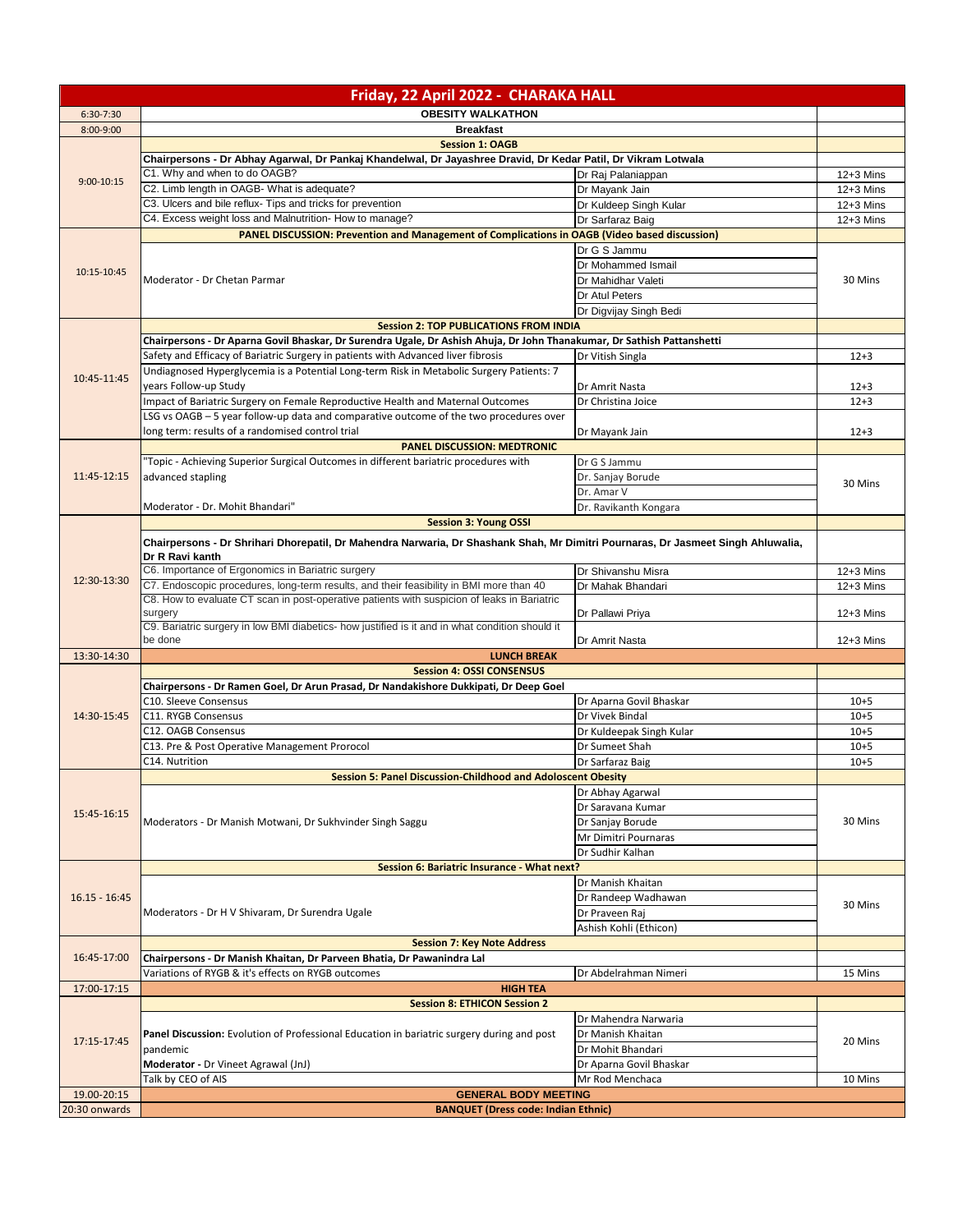| Friday, 22 April 2022 - SUSHRUTHA HALL |                                                                                                                                                                                                                            |                                |             |
|----------------------------------------|----------------------------------------------------------------------------------------------------------------------------------------------------------------------------------------------------------------------------|--------------------------------|-------------|
| 9:00-10.30                             | <b>Session 1: REVISION BARIATRIC SURGERY</b>                                                                                                                                                                               |                                |             |
|                                        |                                                                                                                                                                                                                            | Dr Shashank Shah               |             |
|                                        |                                                                                                                                                                                                                            | Dr Kuldeepak Singh Kular       |             |
|                                        | <b>PANEL DISCUSSION - Sleeve Revision</b>                                                                                                                                                                                  | Dr Sandeep Aggarwal            |             |
| $9:00 - 9.40$                          |                                                                                                                                                                                                                            | Dr Mohit Bhandari              | 40 Mins     |
|                                        | Moderator - Dr Praveen Raj                                                                                                                                                                                                 | Dr Raj Palaniappan             |             |
|                                        |                                                                                                                                                                                                                            | Dr Vinod Menon                 |             |
|                                        |                                                                                                                                                                                                                            |                                |             |
|                                        |                                                                                                                                                                                                                            | Dr Manish Baijal               |             |
| $9:45 - 10:30$                         | <b>PANEL DISCUSSION: RYGB Revision</b>                                                                                                                                                                                     | Dr Mohammed Ismail             |             |
|                                        | Moderator - Dr Randeep Wadhawan                                                                                                                                                                                            | Dr Makam Ramesh                | 40 Mins     |
|                                        |                                                                                                                                                                                                                            | Dr Surendra Ugale              |             |
|                                        |                                                                                                                                                                                                                            | Dr Mahendra Narwaria           |             |
|                                        | <b>S1. Revisional Bariatric Surgery</b>                                                                                                                                                                                    |                                |             |
| 10:30-10.50                            | Chairpersons - Dr Sandeep Aggarwal, Dr Jaydeep Palep, Dr Sukhvinder Singh Saggu, Dr Suviraj John                                                                                                                           |                                |             |
|                                        | Topic - Short/Medium term outcome from 200 cases                                                                                                                                                                           | Dr Rishi Singhal, UK (Virtual) | 15+5 Mins   |
|                                        | <b>Session 2: FMBS Paper presentation</b>                                                                                                                                                                                  |                                |             |
|                                        | Chairpersons - Dr Vinod Menon, Dr Chetan Parmar, Dr Dimitri Pournaras, Dr Girish S P                                                                                                                                       |                                |             |
|                                        | 1. RCT comparing outcomes of ERAS protocol after Bariatric surgery in RYGB                                                                                                                                                 | Dr Vinay D Khatri              | 8+2 Mins    |
|                                        | 2. Prediction of Obesity & Metabolic syndrome using neck circumference                                                                                                                                                     | Dr Mahesh Channappa            | 8+2 Mins    |
| 10:50-11:40                            | 3. Prospective comparison of serum ferritin, Vitamin B12, vitamin D3 after LSG, RYGB &                                                                                                                                     |                                |             |
|                                        | <b>OAGB</b>                                                                                                                                                                                                                | Dr Naveen kumar Verma          | 8+2 Mins    |
|                                        | 4. Carbajo's technique Vs. Baros Modification of OAGB for Bile reflux                                                                                                                                                      | Dr Carunya Mannan              | 8+2 Mins    |
|                                        | 5. RCT comparing effects of Ligamentum Teres Cardiopexy on prevention of de Novo                                                                                                                                           |                                |             |
|                                        | <b>GERD post LSG</b>                                                                                                                                                                                                       | Dr Prakhar Gupta               | 8+2 Mins    |
|                                        | <b>Session 3: Evolving Concepts</b>                                                                                                                                                                                        |                                |             |
|                                        | Chairpersons - Dr Vivek Bindal, Dr Venkatachala K, Dr Jayanth Leo X L, Dr Magan Mehrotra, Dr Christopher S K, Dr Amit Bhambri                                                                                              |                                |             |
|                                        | S2: Sleeve plus procedures- Current status                                                                                                                                                                                 | Dr Ravikanth Kongara           | $10+2$ Mins |
| 12:00-13:15                            | S3: Surgery at smaller centers - Problems & Solutions                                                                                                                                                                      | Dr Vikram Lotwala              | $10+2$ Mins |
|                                        | S4: Bariatric procedures under unusual circumstances                                                                                                                                                                       | Dr Keyur Yagnik                | $10+2$ Mins |
|                                        | S5: Concomitant Bariatric surgery with ventral hernia mesh repair                                                                                                                                                          | Dr Ashish Vasishta             | $10+2$ Mins |
|                                        | S6: Robotic Bariatric surgery                                                                                                                                                                                              | Dr Jegadesh Chandra Bose       | $10+2$ Mins |
|                                        | S7: Short Stay Bariatric Surgery                                                                                                                                                                                           | Dr Nanda Rajaneesh             | $10+2$ Mins |
| 13:30-14:30                            | <b>LUNCH BREAK</b>                                                                                                                                                                                                         |                                |             |
|                                        | <b>Session 4: Keynote speakers</b>                                                                                                                                                                                         |                                |             |
|                                        | Chairpersons - Dr Mahidhar Valeti, Dr Manish Joshi, Dr Rajesh Shrivastava, Dr Arush Sabharwal, Dr Nanda Rajaneesh, Dr Lokesh HM                                                                                            |                                |             |
|                                        | S8: Novel Bariatric Procedures                                                                                                                                                                                             | Dr Surendra Ugale              | 8+2 Mins    |
|                                        | S9. Comparison of OAGB with LSG for Severe Obesity                                                                                                                                                                         | Dr Pawanindra Lal              | 8+2 Mins    |
| 14:30-15:30                            | S10: Sleeve DJB - our experince                                                                                                                                                                                            | Dr Jaydeep Palep               | 8+2 Mins    |
|                                        | S11: Mitigating the risk of DVT in Bariatric Surgery: Nuancing prophylactic Intensity &                                                                                                                                    |                                |             |
|                                        | Duration                                                                                                                                                                                                                   | Dr Suviraj John                | 8+2 Mins    |
|                                        | S12: Hepatic steatosis in severe obesity and effect of weight loss surgery                                                                                                                                                 | Dr Srikanth Gadiyaram          | 8+2 Mins    |
|                                        | S13: How not to burn your hands in Bariatric Surgery                                                                                                                                                                       | Dr Abhishek Katakwar           | 8+2 Mins    |
|                                        | <b>Session 5: JBS session</b>                                                                                                                                                                                              |                                |             |
|                                        | Chairpersons - Dr Pradeep Choubey, Dr Ramen Goel, Dr M G Bhat, Dr Manish Khaitan                                                                                                                                           |                                |             |
|                                        | S14: 30-day Morbidity and Mortality of Bariatric and Metabolic Surgery of patients with Type                                                                                                                               |                                |             |
|                                        | 2 Diabetes Mellitus: A subset analysis of the GENEVA cohort study                                                                                                                                                          | Dr Rishi Singhal (Virtual)     | 5+2 Mins    |
|                                        | S15: Outcomes of 75 Consecutive Cases of Laparoscopic One Anastomosis Gastric                                                                                                                                              |                                |             |
| 15:30-16:30                            | Bypass: A Prospective Study                                                                                                                                                                                                | Dr Dhananjay Pandey            | 5+2 Mins    |
|                                        | S16: Early weight loss- a determinant of total weight loss after bariatric surgery                                                                                                                                         | Dr Sigin Satheesh              | 5+2 Mins    |
|                                        | S17: Gastric remnant shape following laparoscopic sleeve gastrectomy correlates with                                                                                                                                       |                                |             |
|                                        | weightloss: a retrospective cohort study<br>S18: Medium Term Outcomes after Roux-en-Y-Gastric Bypass: Experience from a Tertiary                                                                                           | Dr Dale Jobson (Virtual)       | 5+2 Mins    |
|                                        | Healthcare Center from India                                                                                                                                                                                               | Dr Prasanna Ramana A           | 5+2 Mins    |
|                                        | S19: Revision of Roux-en-Y-gastric bypass - Our experience in Indian patient                                                                                                                                               | Dr Naveen Kumar Verma          | 5+2 Mins    |
|                                        |                                                                                                                                                                                                                            |                                |             |
| 16:30-16:45                            | <b>HIGH TEA</b><br><b>Session 6: Miscellaneous</b>                                                                                                                                                                         |                                |             |
|                                        |                                                                                                                                                                                                                            |                                |             |
|                                        | Chairpersons - Dr Shivanshu Misra, Dr Mahesh Channappa, Dr S S Saggu, Dr Hosni Mubarak Khan, Dr Jasmeet Singh Ahluwalia, Dr Sreedhara<br>S20: Five-Year Outcomes of Sleeve Gastrectomy, One Anastamosis Gastric Bypass and |                                |             |
|                                        | <b>RYGB</b>                                                                                                                                                                                                                | Dr Koshish Nandan Pokharel     | 8+2 Mins    |
|                                        |                                                                                                                                                                                                                            |                                |             |
| 16:45-17:45                            | S21: De-addiction after bariatric surgery - how & when?                                                                                                                                                                    | Dr Pragna Desai                | 8+2 Mins    |
|                                        | S22: Newer Pharmacotherapy for obesity & impact on bariatric practice                                                                                                                                                      | Dr Poonam Shah                 | 8+2 Mins    |
|                                        | S23: Tips and tricks for safe sleeve gastrectomy                                                                                                                                                                           | Dr Deepak Subramanian          | 8+2 Mins    |
|                                        | S24: How to start a bariatric unit- A young surgeons perspective                                                                                                                                                           | Dr Amit Sood                   | 8+2 Mins    |
|                                        | S25: Endoscopic Management of Obesity                                                                                                                                                                                      | Dr Umesh Jalihal               | 8+2 Mins    |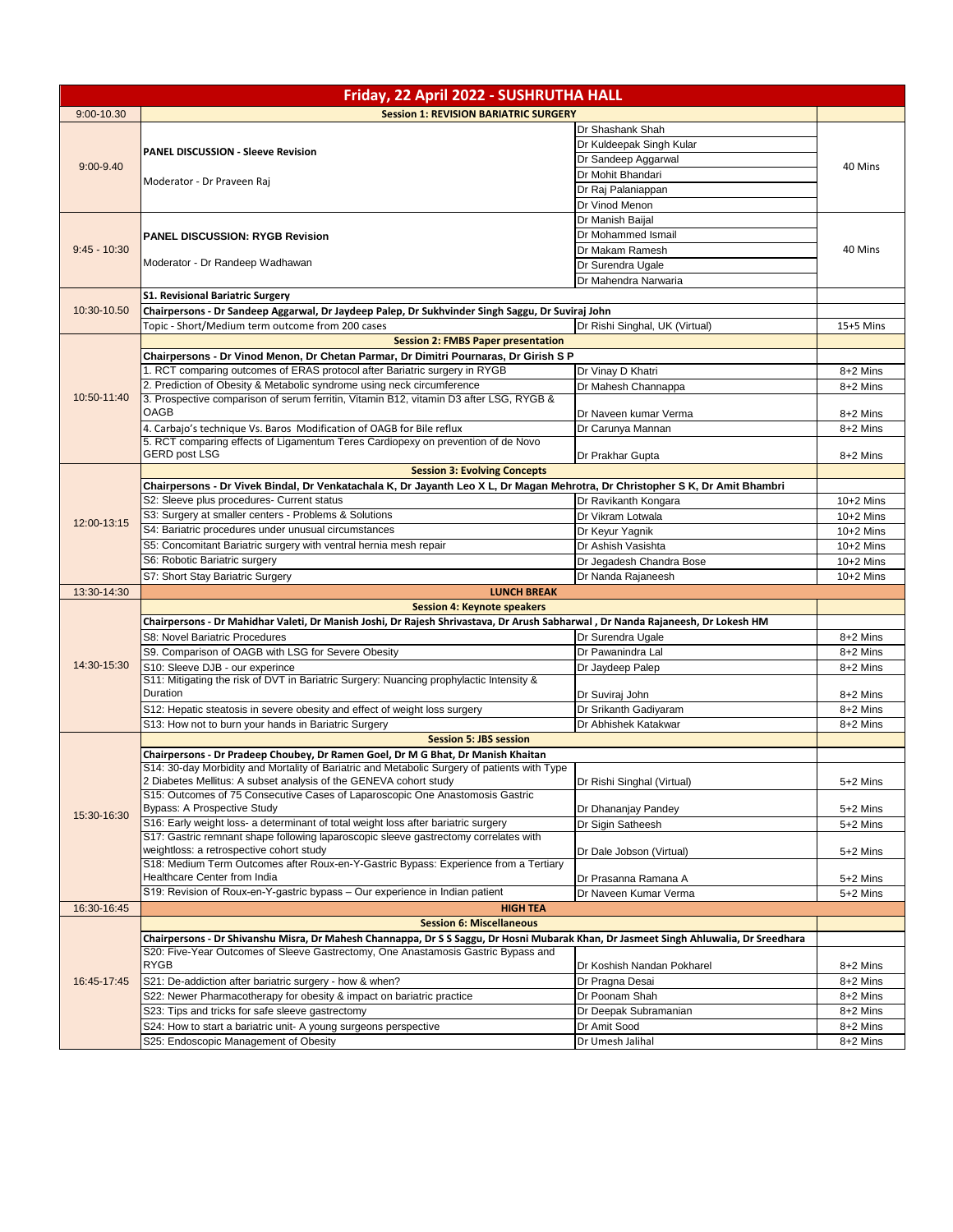|                 | <b>Session 7: Best videos and abstracts Session 03</b>                                                                        |                                      |          |  |
|-----------------|-------------------------------------------------------------------------------------------------------------------------------|--------------------------------------|----------|--|
|                 | Chairpersons: Mohammed Faroog Khateeb, Dr Padmakumar, Dr Smita Chauhan, Dr Mallikarjuna Mannangi, Dr Wasim M Dar, Dr Kiran KJ |                                      |          |  |
|                 | A Systematic Review of Bariatric Surgery in Patients with Obesity and T1DM                                                    | Dr Simone Appel                      | 6+2 Mins |  |
|                 | Liver cirrhosis- does it reverse after bariatric surgery?                                                                     | Dr Raju Badipati                     | 6+2 Mins |  |
|                 |                                                                                                                               |                                      |          |  |
|                 | Dramatic Functional Improvement Following Sleeve Gastrectomy in a Severe Obese Patient                                        |                                      |          |  |
|                 | with Comorbidities equivalent to Absolute Contraindications for Bariatric Surgery                                             | Dr Amit Bhambri                      | 6+2 Mins |  |
|                 | The correlation between BITE score and weight outcomes in One Anastomosis Gastric Bypass                                      |                                      |          |  |
| 17:45-19:00     | patients - an update with 24- month post-operative results                                                                    | Dr Tharun Muthu                      | 6+2 Mins |  |
|                 | Outcomes of Single anastomosis sleeve jejunostomy- 3 year follow up                                                           | Dr Nikhilesh Krishna                 | 6+2 Mins |  |
|                 |                                                                                                                               |                                      |          |  |
|                 | Simultaneous Occlusion Of Afferent & Efferent Limb Due To Slippage Of MiniMizer Band                                          |                                      |          |  |
|                 | Following Revisional Banded One Anastomosis Gastric Bypass; A Video Case Report                                               | Dr Amardeep Kumar                    | 6+2 Mins |  |
|                 | Accessing the Common Bile Duct Stones after OAGB- Same Destination via Different Route :                                      |                                      |          |  |
|                 | A Video presentation                                                                                                          | Dr Amit Bhambri                      | 6+2 Mins |  |
|                 | Video presentation on Management of Sleeve Gastrectomy Leak in a Two months Post-                                             |                                      |          |  |
|                 | <b>Operative Patient</b>                                                                                                      | Dr. Riddhish Gadani                  | 6+2 Mins |  |
|                 | Friday, 22 April 2022 - TRADE and EXHIBITION HALL                                                                             |                                      |          |  |
|                 | <b>Session: Digital Poster Presentation Session 2</b>                                                                         |                                      |          |  |
|                 | Chairpersons : Dr. Sanjeev Shetty, Dr Nishanth Lakshmikantha                                                                  |                                      |          |  |
|                 | Effect of sleeve gastrectomy and Roux-en-Y gastric bypass on lipid profile in Indian obese: A                                 |                                      |          |  |
|                 | prospective single center comparative study                                                                                   | Dr. Shivanshu Misra                  |          |  |
|                 | Binge Eating Disorder and Metabolic surgery - A Prospective study                                                             | Dr. Christinajoice Saminathan        |          |  |
|                 | RCT COMPARING OPIOID FREE VS OPIOD ANAESTHESIA FOR POST OPERATIVE PAIN                                                        |                                      |          |  |
|                 | CONTROL AND INTUBATION STRESS ATTENUATION IN LAPAROSCOPIC SLEEVE                                                              |                                      |          |  |
|                 | <b>GASTRECTOMY</b>                                                                                                            | Dr. Prabhakaran MS                   |          |  |
|                 | Robotic mini gastric bypass in super obese - technical tips and feasibility abstract                                          | Dr. Ashish Vashistha                 |          |  |
|                 | Assessing Nutrition Knowledge In Post Bariatric Patients                                                                      | Dr. Iswarya Nagarajan                |          |  |
|                 | Pseudoaneurysm of Gastroduodenal Artery Following Lap DuodenoJejunal Bypass with                                              |                                      |          |  |
|                 | <b>Sleeve Gastrectomy</b>                                                                                                     | Dr. Viswanath Tadikamalla            |          |  |
| $11:00 - 12:00$ | Early gastric obstruction after Sleeve gastrectomy- diagnosis and management                                                  | Dr. Amrit Nasta                      |          |  |
|                 | Incidence of Secondary Hyperparathyroidism Post Bariatric Surgery in Obese Indian                                             |                                      |          |  |
|                 | Population                                                                                                                    | Dr. Viswanath Tadikamalla            |          |  |
|                 |                                                                                                                               |                                      |          |  |
|                 | A study on short-term nutrition deficiency after Sleeve gastrectomy and Mini gastric bypass                                   | Dr. Deeba Siddiqui                   |          |  |
|                 | Scientific Weight Management using Whey based High Protein Meal Replacement with                                              |                                      |          |  |
|                 | Garcinia cambogia.                                                                                                            | Dr. Arya Singh                       |          |  |
|                 | Robotic Gastric Bypass Surgery                                                                                                | Dr. Arun Prasad                      |          |  |
|                 | Hernia and bariatric                                                                                                          | Dr. Lakshmi Kona                     |          |  |
|                 | Study of the BMI and its correlates among the patient suffering from obesity                                                  | Dr. Mahendra Lodha                   |          |  |
|                 | Gastric pouch perforation following Laprosocopic RYGB                                                                         | Dr. Viswanath Tadikamalla            |          |  |
|                 | Saturday, 23 April 2022 - CHARAKA HALL - Live Operative Workshop                                                              |                                      |          |  |
|                 | <b>Procedure: Banded RYGB</b>                                                                                                 |                                      |          |  |
|                 |                                                                                                                               |                                      |          |  |
|                 | <b>SCREEN - 01</b>                                                                                                            |                                      |          |  |
|                 | Center - Aster CMI, Bangalore                                                                                                 |                                      |          |  |
|                 | Chairpersons - Dr Sandeep Aggarwal, Dr Sarfaraz Baig, Dr Rajesh Shrivastava, Dr Digvijay                                      |                                      |          |  |
| 08:00-09:00     | Singh Bedi, Dr Sampath Kumar, Dr Manish Joshi                                                                                 | Dr Randeep Wadhawan/ Dr Naveen Kumar |          |  |
|                 | Procedure: OAGB                                                                                                               |                                      |          |  |
|                 |                                                                                                                               |                                      |          |  |
|                 | Screen - 02                                                                                                                   |                                      |          |  |
|                 | Center - Aster CMI, Bangalore                                                                                                 |                                      |          |  |
|                 | Chairpersons - Dr Sandeep Aggarwal, Dr Sarfaraz Baig, Dr Rajesh Shrivastava, Dr Digvijay                                      |                                      |          |  |
| 08:00-09:00     | Singh Bedi, Dr Sampath Kumar, Dr Manish Joshi                                                                                 | Dr H V Shivaram/ Dr Mohammed Farooq  |          |  |
|                 | <b>Procedure: Revision Bariatric Surgery</b>                                                                                  |                                      |          |  |
|                 |                                                                                                                               |                                      |          |  |
|                 | SCREEN - 01                                                                                                                   |                                      |          |  |
|                 | Center - Reliance Foundation Hospital, Mumbai                                                                                 |                                      |          |  |
|                 | Chairpersons - Dr Mahendra Narwaria, Dr Jaydeep Palep, Dr Sumeet Shah, Dr Suren Ugale,                                        |                                      |          |  |
| 09:00-10:30     | Dr Sumit Talwar, Dr Muralidhar Kathalagiri                                                                                    | Dr Muffazal Lakdawala and team       |          |  |